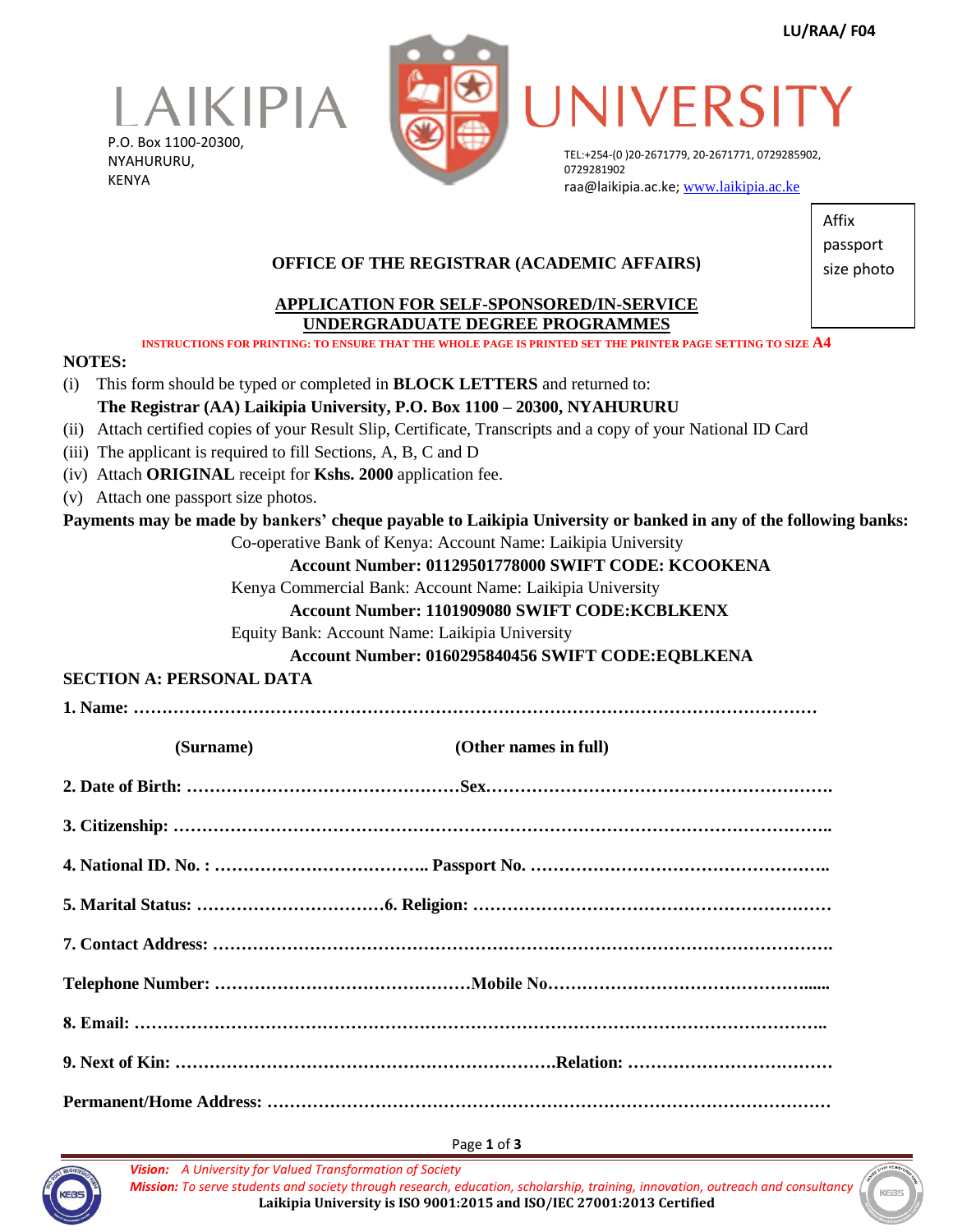# **Telephone No: ……………………………………………………………………………………………………..**

## **SECTION B: ACADEMIC HISTORY**

10. (a) Secondary School(s) attended and Qualifications obtained.

| <b>School</b> | From | To | <b>Qualifications Obtained</b> |
|---------------|------|----|--------------------------------|
|               |      |    |                                |
|               |      |    |                                |
|               |      |    |                                |

(b) Other relevant Qualifications.

| <b>Institution attended</b> | From | To | <b>Certificate Awarded</b> |
|-----------------------------|------|----|----------------------------|
|                             |      |    |                            |
|                             |      |    |                            |
|                             |      |    |                            |
|                             |      |    |                            |

(c) State any relevant academic/professional qualifications or experience.

**……………………………………………………………………………………………………………………….**

**……………………………………………………………………………………………………………………….**

## **SECTION C: CHOICE OF PROGRAMMES**

11. (a) State the degree course(s) for which you wish to be considered for admission in order of preference.

**First ………………………………………………………………….......................................................................**

**Second ………………………………………………………………………………………………………………**

(b) Indicate mode of study (tick one below)



Full time Evenings & Weekends

**(c)** Indicate the intake (tick one below)

|  | Tanuar |  |  |  | April May August September December |  |
|--|--------|--|--|--|-------------------------------------|--|
|--|--------|--|--|--|-------------------------------------|--|

(d) Indicate which campus you intend to pursue your studies (Main, Nakuru)

**……………………………………………………………………………………………………………………….**

(e) Have you ever been admitted to Laikipia University previously (YES/NO?)





 *Vision: A University for Valued Transformation of Society Mission: To serve students and society through research, education, scholarship, training, innovation, outreach and consultancy* **Laikipia University is ISO 9001:2015 and ISO/IEC 27001:2013 Certified**